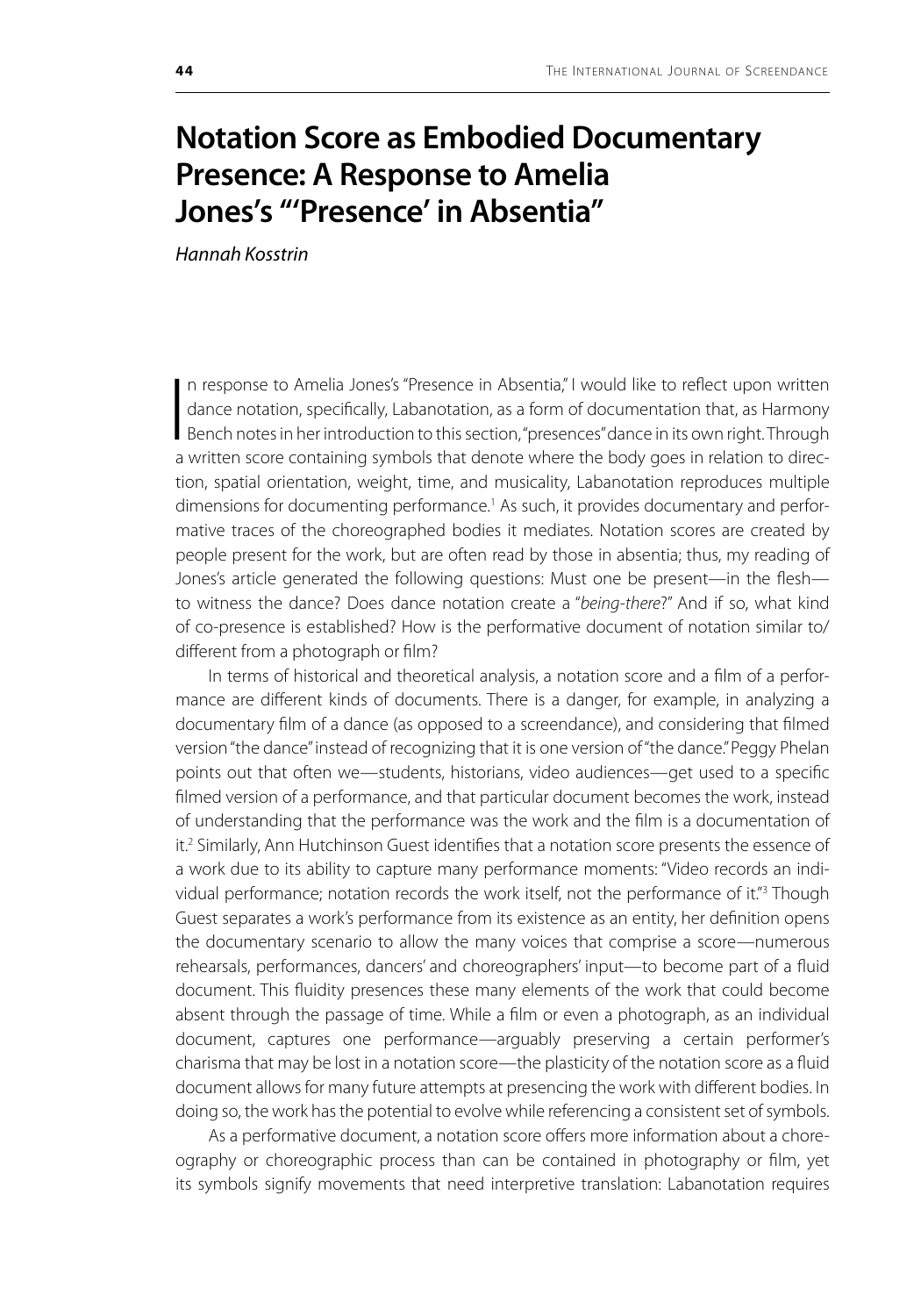literacy. Jones states, "the specificity of knowledges gained from participating in a live performance situation . . . should not be privileged over the specificity of knowledges that develop in relation to the documentary traces of such an event."4 Though it is a form of documentation, Jones does not encounter in her study of body art a notation score, which is a documentary trace that demands specific knowledge. In order to draw information from a score, the viewer must read notation in order to fully understand what the page portrays. Often, a Laban notator and a director reading the score are different people; one translates through embodiment into notation, one through notation into embodiment. Dancers, moreover, do not necessarily read notation in order to learn a piece from a director who does read the score. While Jones does not include restagings of the work she discusses, her mediation, like that of the director, occurs through her own making sense of the performances from which she was absent through their photographic remnants and documentary traces.

Jones addresses the argument that body art and a documentary photograph need each other to prove the other's existence.<sup>5</sup> Thus, once the notator has created the notation document, how does she bring a "viewer" into the performance via the documentation? Through reading a notation score and by going through the motions with the body, a reader/viewer creates a new performance through his or her interaction with the document. The notation score, in effect, confirms the performance of a work, but one that unfolds across a series of events that could include rehearsals and performances.<sup>6</sup> Like the photographer documenting body art, the dance notator is not physically represented in the document, but the document exists as a result of her labor. The notation ghosts the performer-subject's body, while supporting its significance through written signifiers denoting the performers' corporeality.

A person's interaction with a notation document creates a mediated reproduction of a performance. As Bench asserts in this discussion, photographs and screendance are sites of performance. The score is also a site of performance; it displays aspects of a work that may be missed by viewing it live, and it exists as a set of edited decisions that left parts of the work, or ways of articulating it, so to speak, on the cutting room floor. In the score of Anna Sokolow's *Kaddish*, for example, the words of the Jewish Mourners Kaddish visibly interweave between and rely upon the movements (via symbols) in a way that is not as overt as performance. This documentary choice highlights the centrality of the Kaddish prayer's rhythmic patter (which is linked to its spiritual effect) to the dance.<sup>7</sup> In the interactive score for Bebe Miller's Prey,<sup>8</sup> furthermore, "Bebe Notes" in the score's margin correspond to video clips on a companion DVD featuring Miller's explanations as to how to perform certain movements.<sup>9</sup> In contrast to a documentary performance site with an often-absent choreographer, the *Prey* score presences Miller's physicality. The notators for these scores, Lynne Weber and Valarie Williams, made editing decisions on how to represent the dance on the page such that future directors and dancers can effectively re-presence it. Neither the dancing body nor the notation score contains all the information that comprises the complete work. It is through the intermingling—or co-presencing—of a director's fleshy embodiment with the information laid out in the score that a dance is fully presenced.

This co-presence as a result of interaction is also reflected in Jones' encounters with the photographic and filmic documents of the performances she discusses. Jones references Roland Barthes' *having-been-there* of a photograph,<sup>10</sup> the notion that by seeing an image,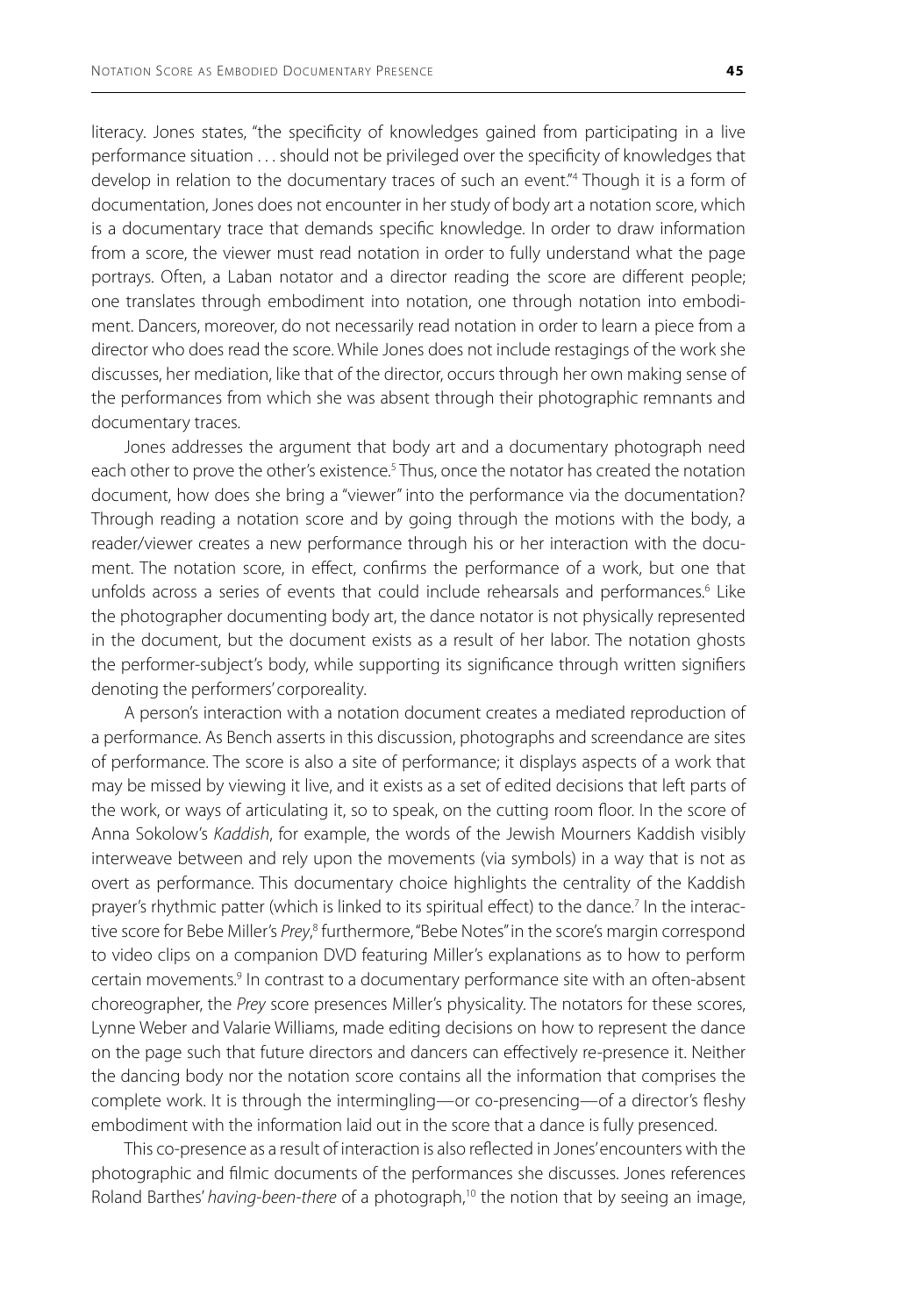a viewer experiences its temporal presence.<sup>11</sup> Similarly, a Labanotation score creates an embodied or a time-lapse of, *being-there,* since a notator is usually present for numerous rehearsals or performances of a dance in generating a score. First the notator, and later the reader/director, must go through the motions of the performance, launching herself into a kinesthetic sensation of the work from the inside out in order to fully engage with the notation score as a performance document.

Jones articulates her experiences of body art, including Annie Sprinkle's *Public Cervix Announcement,* which she knows both through photographic record and via live performance, and Carolee Schneemann's *Interior Scroll,* which she only knows through documents. However, Jones knows neither of these performances from the inside. The notation score offers a third kind of presencing to the photographic record and the live event: it becomes a document of a performance's innards. While it does not reproduce, for example, the audience's experience of gazing into Sprinkle's cervix,<sup>12</sup> or watching Schneemann extract the long paper chain from her vagina, $13$  as does a photograph, if a notated score existed, it might offer instructions for reproducing Sprinkle's and Schneemann's experiences of performing these works, thus replicating the events from the performers' perspectives. The score becomes a documentary intermediary through which a reader embodies distinct traces of a work that she may or may not have experienced in fleshy performance, yet she brings her own flesh into the document through reading/performing the score and gaining an internal (performative) understanding of the work.

Because a dance notation score is written, as it were, from the inside of a performance, it offers its readers aspects of a work that are less accessible from a video document of a dance. The traces of movements' intention and initiation that the symbols portray are not always evident in a video, or even in watching a performance, especially if a movement is subtly initiated from within or if the movement does not clearly manifest the intention. Additionally, a score often contains a glossary with the notator's comments about the dance's background, motivation for moments as dictated by the choreographer, and notes about dancers' timing.

Dance, like body art, is an ephemeral form that relies on the moment of performance, as well as its disappearance,<sup>14</sup> and on the people involved with it, to presence it. Phelan notes, "Performance's potency comes from its temporariness, it's [*sic* ] 'one time only' life."15 Jones shows the pertinence of performance's potency through her discussion of her absence and presence of experiencing body art through photographic documents and live performance. One cannot reconstitute a performance moment. Yet, through mediation of the space in/as performance document, Labanotation presences dance—and along with coached versions of the dance passed down from dancer to dancer and photographs of it, a viewer/reader can re-presence that from which she was initially absent.

## **References**

- Hutchinson Guest, Ann. *Labanotation: The System of Analyzing and Recording Movement*. 4<sup>th</sup> ed. New York: Routledge, 2005.
- Jones, Amelia. " 'Presence' in Absentia: Experiencing Performance as Documentation." *Art Journal*, 56, no. 4 (1997): 11–18.

Jordan, Stephanie, ed. *Preservation Politics: Dance Revived, Reconstructed, Remade*. London: Dance Books, Ltd., 2000. Phelan, Peggy. *Unmarked: The Politics of Performance*. New York: Routledge, 1993.